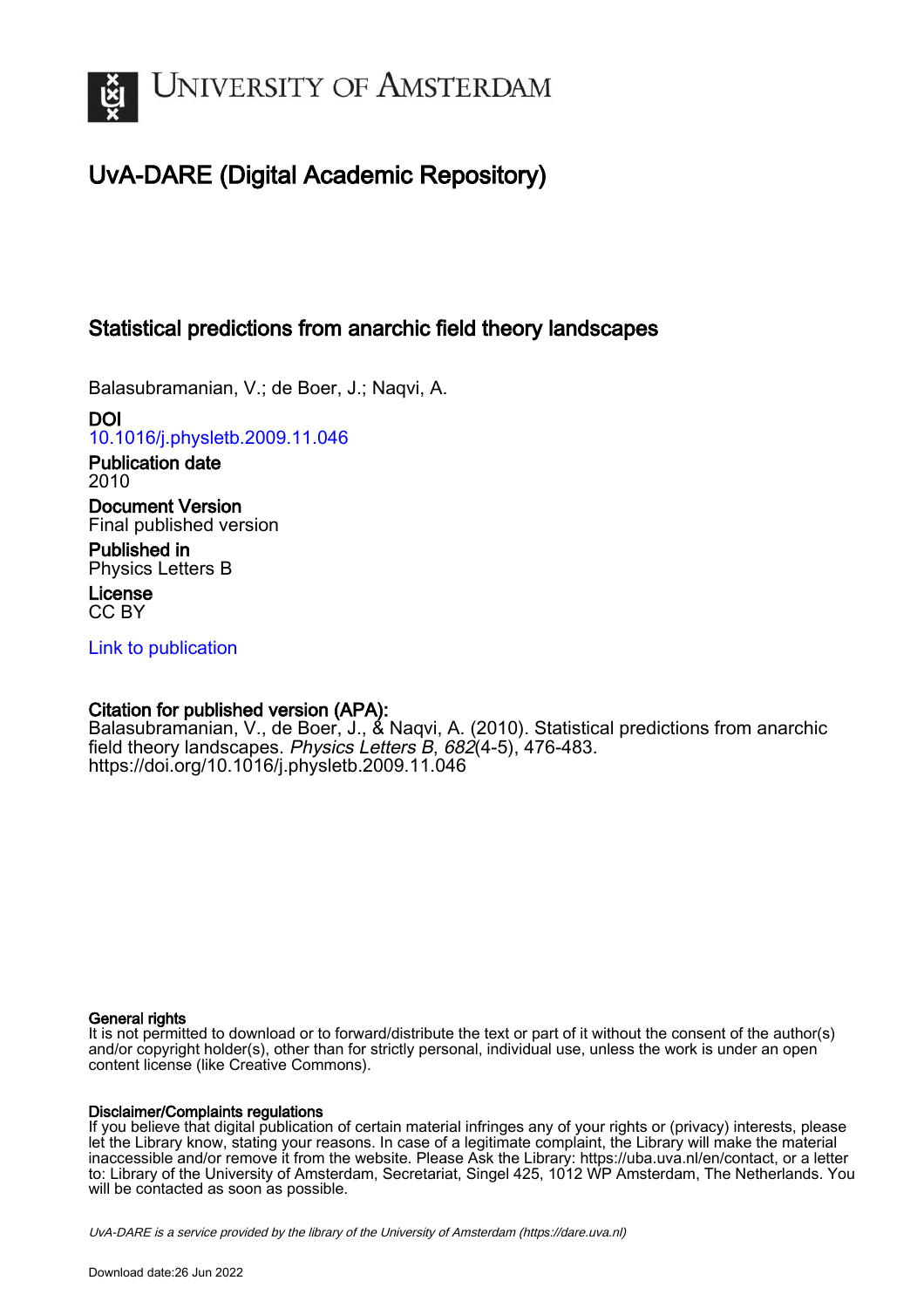Contents lists available at [ScienceDirect](http://www.ScienceDirect.com/)

Physics Letters B

[www.elsevier.com/locate/physletb](http://www.elsevier.com/locate/physletb)

# Statistical predictions from anarchic field theory landscapes

Vijay Balasubramanian <sup>a</sup>*,*b, Jan de Boer c, Asad Naqvi <sup>d</sup>*,*e*,*<sup>∗</sup>

<sup>a</sup> *David Rittenhouse Laboratories, University of Pennsylvania, Philadelphia, PA 19104, USA*

<sup>b</sup> *School of Natural Sciences, Institute for Advanced Study, Princeton, NJ 08540, USA*

<sup>c</sup> *Instituut voor Theoretische Fysica, Valckenierstraat 65, 1018XE Amsterdam, The Netherlands*

<sup>d</sup> *Department of Physics, Swansea University, Singleton Park, Swansea, SA2 8PP, UK*

<sup>e</sup> *Department of Physics, Lahore University of Management and Sciences, Lahore, Pakistan*

#### article info abstract

*Article history:* Received 18 September 2009 Received in revised form 22 September 2009 Accepted 11 November 2009 Available online 24 November 2009 Editor: M. Cvetič

Consistent coupling of effective field theories with a quantum theory of gravity appears to require bounds on the rank of the gauge group and the amount of matter. We consider landscapes of field theories subject to such to boundedness constraints. We argue that appropriately "coarse-grained" aspects of the randomly chosen field theory in such landscapes, such as the fraction of gauge groups with ranks in a given range, can be statistically predictable. To illustrate our point we show how the uniform measures on simple classes of  $\mathcal{N} = 1$  quiver gauge theories localize in the vicinity of theories with certain typical structures. Generically, this approach would predict a high energy theory with very many gauge factors, with the high rank factors largely decoupled from the low rank factors if we require asymptotic freedom for the latter.

© 2009 Elsevier B.V. Open access under [CC BY license.](http://creativecommons.org/licenses/by/3.0/)

**IYSICS LETTERS** 

#### **1. Introduction**

It is commonly supposed that the huge numbers of vacua that can arise from different compactifications of string theory [\[1,2\]](#page-8-0) imply a complete loss of predictability of low energy physics. If this is the case, the stringiness simply constrains the possible dynamics rather than the precise complement of forces and matter. Every string theory leads to some effective field theory at a high scale *Λ*, taken to be, say, an order of magnitude below the string scale. Predictions for low energy physics have to made in terms of this effective field theory. Thus, the landscape of string theory vacua leads to a landscape of effective field theories at the scale *Λ*. Here we ask if constraints of finiteness imposed on this landscape via its origin in string theory might be sufficient to lead to a degree of predictability, at least in some statistical sense. Previous authors have discussed how continuous parameters can scan in a random landscape of effective field theories [\[3–9\],](#page-8-0) and there has been some study of the gauge groups and matter content attainable from specific string theoretic scenarios [\[10–15\].](#page-8-0) For example, [\[14\]](#page-8-0) and [\[15\]](#page-8-0) discuss the distribution of gauge groups arising in intersecting brane models on torus orientifolds.

*E-mail addresses:* [vijay@physics.upenn.edu](mailto:vijay@physics.upenn.edu) (V. Balasubramanian), [J.deBoer@uva.nl](mailto:J.deBoer@uva.nl) (J. de Boer), [a.naqvi@swansea.ac.uk](mailto:a.naqvi@swansea.ac.uk) (A. Naqvi).

We will impose the weakest of the constraints arising from string theory – namely that it should be possible to couple the effective field theory consistently to a quantum theory of gravity. It has been argued [\[16–18\]](#page-8-0) that such consistency with string theory requires that the rank of the gauge group and the number of matter fields be bounded from above.<sup>1</sup> Since we will not impose any constraints based on rules arising from symmetry or dynamics on the measure, we will call this an "anarchic" landscape, in recollection of the terminology in [\[6\].](#page-8-0) Thus we will study simple anarchic landscapes of field theories bounded in this way, and illustrate how statistics can lead to characteristic predictions for the low energy physics. These predictions are strongest for appropriately coarse-grained attributes of a theory that possess the property of *typicality* in such landscapes – i.e. they are overwhelmingly likely to lie close to certain typical values. An example of such a typical property will be the fraction of gauge groups with ranks lying within some range. We will illustrate and develop our thinking using some simple examples.

#### **2. The set of field theories**

Quiver gauge theories provide a natural, large class to consider. For simplicity, we will restrict attention to  $\mathcal{N}=1$  supersymmetric



Corresponding author at: Department of Physics, Swansea University, Singleton Park, Swansea, SA2 8PP, UK.

 $1$  A possible bound on the number of matter species in theories containing gravity was originally discussed by Bekenstein [\[19\].](#page-8-0)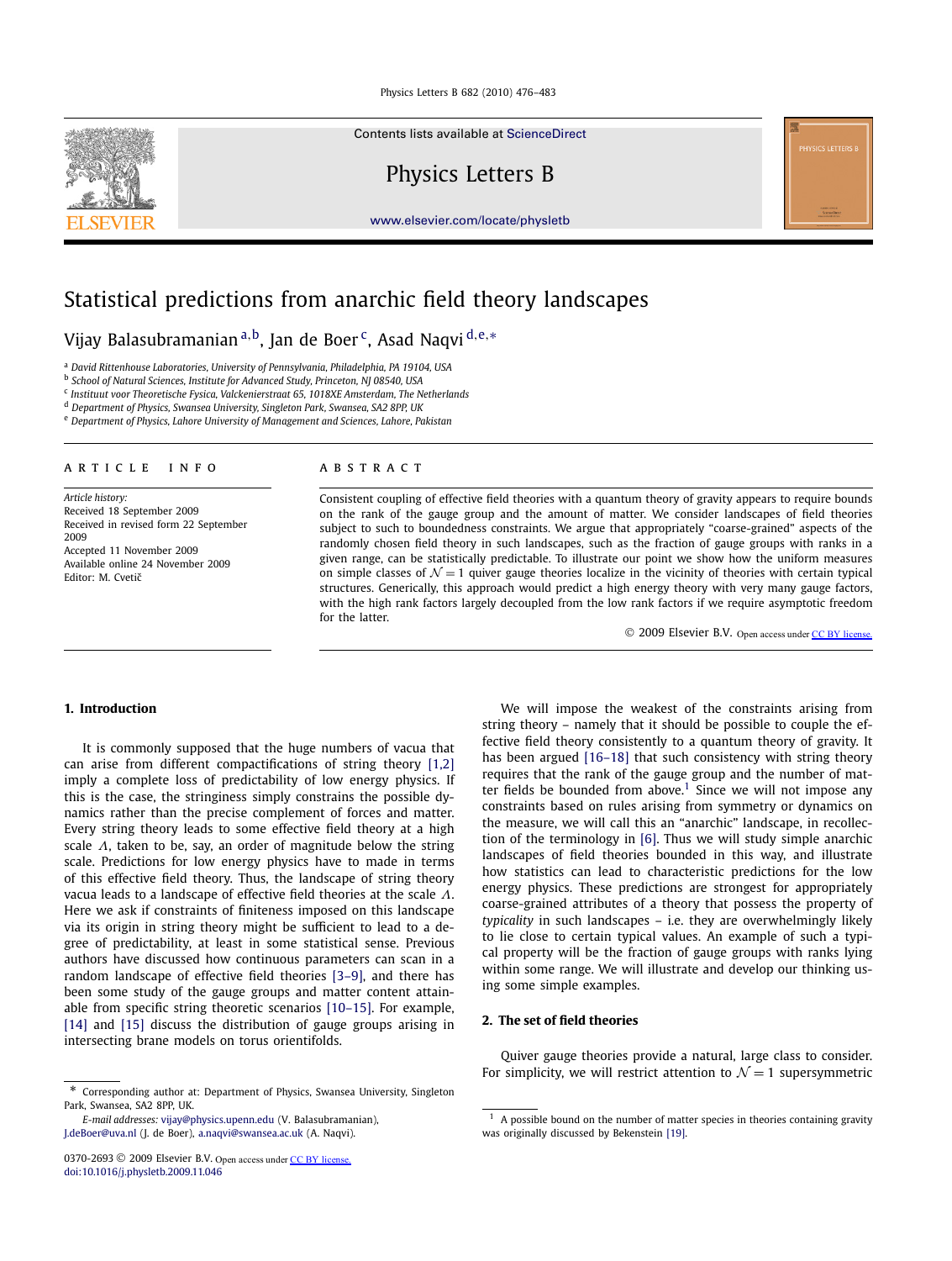<span id="page-2-0"></span>theories with a gauge group  $G = \prod_{i=1}^{L} U(N_i)$ ,  $A_{ii}$  hypermultiplets in the adjoint of  $U(N_i)$ , and  $A_{ij}$  hypermultiplets in the  $(\mathbf{N}_i, \bar{\mathbf{N}}_j)$ of  $U(N_i) \times U(N_j)$ . To specify the full gauge theory we also need a Kähler potential for the hypermultiplets, gauge kinetic terms, a superpotential and possibly Fayet–Iliopoulos terms. We will postpone discussion of these quantities and will discuss the matter and gauge group content of the  $\mathcal{N}=1$  theory.

Quiver gauge theories are ubiquitous in string theory because bifundamental matter, arising from strings with two endpoints, is common. In  $\mathcal{N} = 1$  quivers constructed by wrapping D6-branes on 3-cycles inside a Calabi–Yau manifold the number of bifundamentals is related to the intersection number of the 3-cycles. By including orientifolds, one can engineer quiver theories with *SO* and *Sp* gauge factors.

#### *2.1. Interesting classes of quiver gauge theories*

Three possible restricted sets of gauge theories are:

- *Anomaly free theories*. We must impose the absence of anomalies: ∀*i*,  $\sum_{j\neq i} (A_{ij} - A_{ji})N_j = 0$ . The left-hand side has zero expectation in the unconstrained set of quiver gauge theories with the uniform measure, as the measure is invariant under  $A_{ij} \leftrightarrow A_{ji}$ . Therefore, "on average", random quiver gauge theories are anomaly free, and one might be inclined to not worry about anomalies anymore. However, from a physical point of view one must not allow forbidden theories in an ensemble, as properties of the set of anomaly free theories may not the same as the full set of random quiver gauge theories. Hence we will restrict to field theories which are anomaly free.
- *Asymptotically free theories*. Another natural constraint is asymptotic freedom, which makes a theory well-defined in the UV. Asymptotic freedom is less compelling than anomaly cancellation if we simply consider a set low-energy effective field theories obtained e.g. in string theory. Gauge group factors that are IR free and strongly coupled in the UV will typically act as global symmetries at low energies and will not directly lead to contradictions. Asymptotic freedom occurs if ∀*i*,  $A_{ii}N_i + \sum_{j\neq i}(A_{ij} + A_{ji})N_j < 3N_i$ . This constrains the  $A_{ij}$  to be of order unity.
- *Purely chiral theories*. Starting with effective field theories at a high scale *M*, in the absence of other dimensionful parameters, the most general superpotential will contain many mass terms of *O(M)*. Integrating these out at energies below *M* leaves purely chiral theories with  $A_{ii} = 0$  and  $A_{ij} = 0$  or  $A_{ji} = 0$ for  $i \neq j$ . These are a natural starting point for viewing random quivers as low-energy effective field theories. Chiral theories allow for general cubic superpotentials that are marginal. Higher order terms are suppressed by a mass scale in the Lagrangian, although some quartic superpotentials can become marginal in the infrared.
- *Equal rank theories*. For simplicity, we can take all gauge group ranks to be fixed and equal. For such theories the anomaly cancellation and asymptotic freedom constraints are easier to implement. We do not have a physical motivation that would select these theories, but they helpful for developing intuition.

#### *2.2. Averages and typicality*

Given a set of gauge theories with a suitable measure on them, we can compute expectation values of quantities, such as rank of a gauge group, the number of matter fields, etc. Though averages are useful, they are especially interesting when they also represent the *typical* value of a quantity. Typicality is a notion that exists in situations when a thermodynamic limit can be taken wherein some parameter *N*, controlling the size of the ensemble, can be taken to infinity. Then, a quantity enjoys the property of typicality if its probability distribution is narrowly peaked around its expectation value as  $N \rightarrow \infty$ :

$$
\lim_{N \to \infty} \frac{\langle \mathcal{O}^2 \rangle - \langle \mathcal{O} \rangle^2}{\langle \mathcal{O} \rangle^2} = 0. \tag{1}
$$

"Typical" quantities equal their ensemble averages with probability one as  $N \to \infty$ .<sup>2</sup>

Familiar examples are pressure and free energy. Notice that for a standard Boltzmann distribution, a particular occupation number has

$$
\langle N \rangle = \frac{\sum_{k \ge 0} k e^{-\beta k}}{\sum_{k \ge 0} e^{-\beta k}} = \frac{e^{-\beta}}{1 - e^{-\beta}},
$$
  

$$
\langle N^2 \rangle = \frac{\sum_{k \ge 0} k^2 e^{-\beta k}}{\sum_{k \ge 0} e^{-\beta k}} = \frac{e^{-\beta} (1 + e^{-\beta})}{(1 - e^{-\beta})^2}.
$$
 (2)

Here the variance to mean squared ratio is  $e^{\beta}$  and hence is not typical. Observables that achieve typicality are inevitably coarsegrained – e.g. the number of Boltzmann particles with energies between  $c/\beta$  and  $(c + ε)/β$  for constants *c* and  $ε$  will be typical. We are interested in typical "coarse-grained" structures in field theory landscapes.

#### *2.3. Choice of measure*

To discuss statistics we need a measure on the space of quiver gauge theories. Dynamics might gives a complicated measure – e.g., the connection between quiver theories and D-brane moduli spaces might give field theories a weight equal to the dimension, or size, of the cohomology of their moduli spaces. Or dynamical effects might give matter fields an expectation value, breaking gauge groups to  $U(1)$  – then an analysis of the distribution of gauge factors would be moot. However, in our  $N = 1$  theories, the matter potential typically develops isolated minima and the gauge group is broken to a product of Abelian and non-Abelian factors (e.g., a cubic superpotential for an adjoint superfield classically breaks  $U(N) \rightarrow U(p) \times U(N - p)$  for some *p*). Classically, in the context of Calabi–Yau compactification, one imagines some set of distinct, intersecting cycles and non-Abelian gauge factors arise from branes wrapped on each cycle. Strong dynamics might break these gauge factors further. Here we will ignore dynamics and use a uniform measure subject to various constraints of boundedness. Since we are ignoring possible rules arising dynamics, we will call our measures "anarchic".

One might also associate Bayesian measures to field theory landscapes. For example, to predict the UV field theory, given a bound on the matter and gauge groups, we should condition our measure on known facts about IR physics. Thus, we actually want the uniform measure on a bounded space of gauge theories that, when run to the infrared, contains the standard model as a sector. Conditioning in this way is beyond our ability at present.

Directly computing averages and variances over bounded configuration spaces can be difficult. To simplify, we can use a grand canonical ensemble to constrain the total rank and the total number of matter fields. This involves summing over theories with arbitrary ranks and amounts of matter while including in the mea-

<sup>&</sup>lt;sup>2</sup> This criterion is not very useful when  $\langle \mathcal{O} \rangle = 0$ . We should normalize the operator O in such a way that the range of values it can take is independent of *N* and then require that the variance vanishes in the large *N* limit.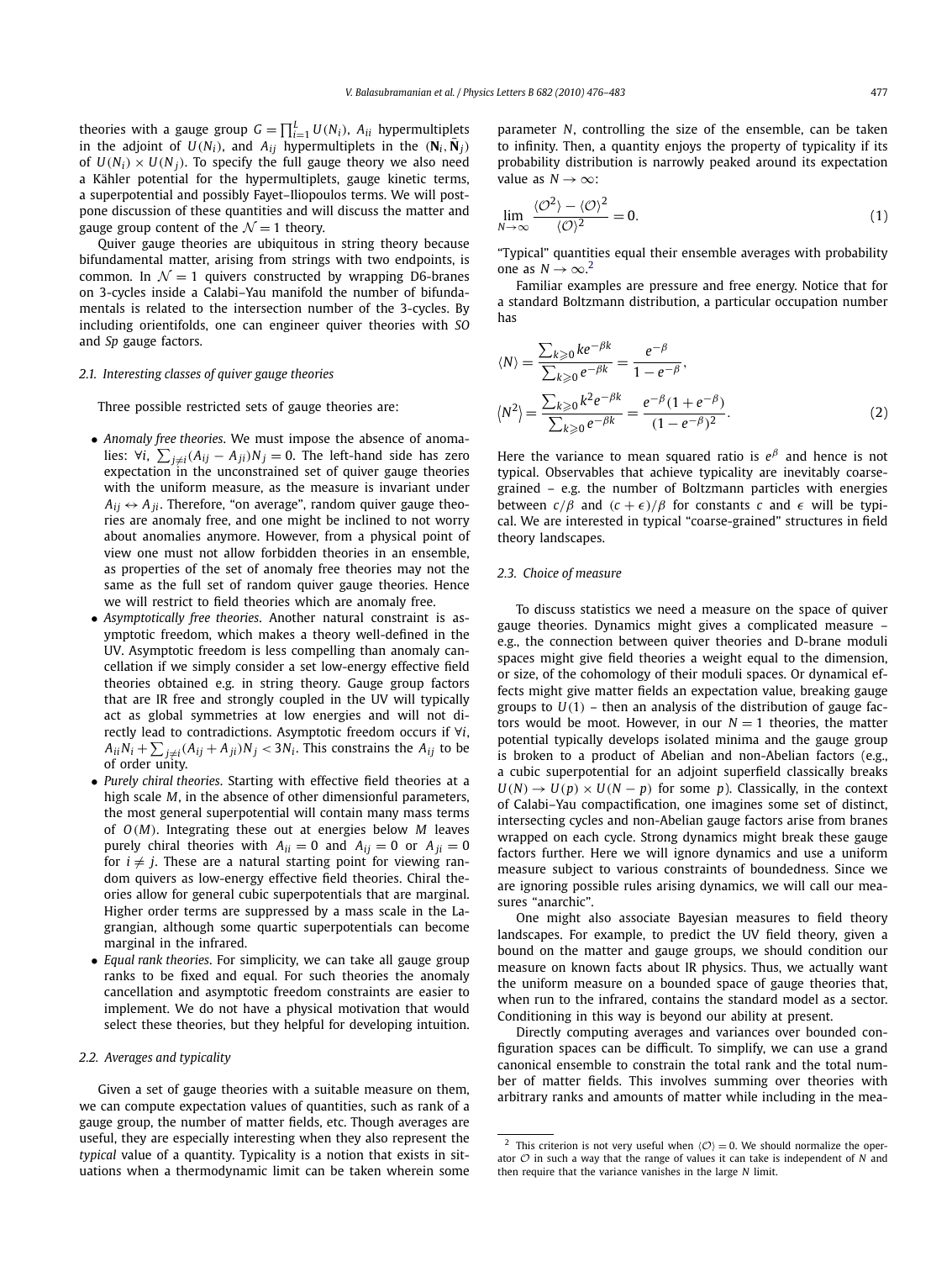<span id="page-3-0"></span>sure a Boltzmann factor for the rank of the gauge group, and a separate Boltzmann factor for the total number of matter fields

$$
\rho \sim \exp\biggl(-\beta \sum_{i} N_{i} - \lambda \sum_{ij} A_{ij} N_{i} N_{j}\biggr). \tag{3}
$$

One could also include Boltzmann factors for, e.g., the total number of nodes, the total number of gauge bosons, etc., but for our purposes (3) will be sufficient to illustrate the main ideas. Such an approach only works if the ensemble of theories does not grow exponentially fast in the total rank and number of matter fields. If such exponential growth occurs, the Boltzmann weight does not fall quickly enough for the microcanonical ensemble to be well approximated by the canonical ensemble.

### **3. Typicality in toy landscapes**

#### *3.1. Theories without matter: Coarse graining and typicality*

As an example, consider a landscape of theories with no matter, where the rank of the gauge group is equal to a large number *N*. For simplicity, let the gauge group be a product of unitary factors  $G = \prod_{i=1}^{L} U(N_i)$ . Then the rank of *G* is  $\sum_i N_i = N$ ; thus the  $N_i$ form an integer partition of *N*. To study the distribution of gauge factors in this landscape, we construct the canonical partition function

$$
Z = \sum_{\{r_k\}} e^{-\beta \sum_k kr_k - \alpha \sum_k r_k} = \prod_k \frac{1}{1 - e^{-\beta k - \alpha}} \equiv \prod_k \frac{1}{1 - uq^k}.
$$
 (4)

Here  $r_k$  is the number of gauge factors of rank  $k$ ,  $\beta$  is a Lagrange multiplier constraining the total rank to be *N*, and *α* is a Lagrange multiplier constraining the number of gauge factors; sometimes it is more convenient to work with  $q = e^{-\beta}$  and  $u = e^{-\alpha}$  instead. This measure treats gauge factor ordering as irrelevant, e.g., *U*(2) × *U*(3) × *U*(2) ∼ *U*(3) × *U*(2) × *U*(2). Further the *U*(*N<sub>i</sub>*) factors are not distinguished by parameters like gauge couplings. This measure will be modified if the gauge theory is realized D-branes on Calabi–Yau cycles because brane locations and cycle sizes will distinguish many different configurations that giving same gauge group. The present measure is interesting for simply counting field theories.

To fix *β* and *α* we require that

$$
N = \sum_{j=1}^{\infty} \frac{juq^j}{1 - uq^j}; \qquad L = \sum_{j} \frac{uq^j}{1 - uq^j},
$$
(5)

where *N* is the total rank and *L* is the total number of gauge fac- $\alpha$  are *N* is the total rank and *L* is the total number of gauge fac−<br>tors. We will take *u* ∼ *O*(1); *β* ∼ 1/√*N*, which, we will see later, implies  $L \sim \sqrt{N}$ . Then from (4)

$$
\langle r_j \rangle = \frac{uq^j}{1 - uq^j}; \qquad \text{Var}(r_j) = \frac{uq^j}{(1 - uq^j)^2} = \frac{\langle r_j \rangle}{1 - uq^j}.
$$
 (6)

The variance to mean squared ratio is

$$
\frac{\text{Var}(r_j)}{\langle r_j \rangle^2} = \frac{1}{uq^j} = e^{\beta j + \alpha} \geq e^{\alpha} \geq 0 \text{ (1).}
$$
 (7)

To last inequality used  $\alpha$ ,  $\beta$  > 0. Thus, in such anarchic landscapes, the number of gauge factors with rank *j* is not typical and cannot be predicted with confidence.

Are any more coarse grained structures in such landscapes which are more predictable? Consider the number of gauge factors with ranks between  $c\sqrt{N}$  and  $(c+\epsilon)\sqrt{N}$  where *c* and  $\epsilon$  are *O(*1*)*:

$$
\langle R(c,\epsilon) \rangle \approx \int_{c\sqrt{N}}^{(c+\epsilon)\sqrt{N}} dj \langle r_j \rangle = \frac{1}{\beta} \ln \left[ \frac{1 - ue^{-(c+\epsilon)\sqrt{N}\beta}}{1 - ue^{-c\sqrt{N}\beta}} \right],
$$
 (8)

where we approximated the sum as an integral. The variance is

$$
Var(R(c, \epsilon)) = \int_{c\sqrt{N}}^{(c+\epsilon)\sqrt{N}} dj Var(r_j)
$$
  
= 
$$
\frac{u}{\beta} \left[ \frac{e^{-c\sqrt{N}\beta} - e^{-(c+\epsilon)\sqrt{N}\beta}}{(1 - ue^{-c\sqrt{N}\beta})(1 - ue^{-(c+\epsilon)\sqrt{N}\beta})} \right],
$$
 (9)

using the statistical independence of *r<sub>j</sub>*. Thus, for  $\beta \sim 1/\sqrt{N}$ ,

$$
\langle R(c,\epsilon) \rangle \sim O(\sqrt{N});
$$
  
 
$$
Var(R(c,\epsilon)) \sim O(\sqrt{N}) \Rightarrow \frac{Var(R(c,\epsilon))}{\langle R(c,\epsilon) \rangle^2} \sim O(1/\sqrt{N}).
$$
 (10)

The variance to mean squared ratio vanishes at large *N* limit – i.e.,  $R(c, \epsilon)$  is a typical variable and the number of gauge factors with  $K(\mathcal{C}, \epsilon)$  is a typical variable and the number of gauge factors with<br>ranks between  $c\sqrt{N}$  and  $(c + \epsilon)\sqrt{N}$  can be predicted with confidence. Approximating the second equation in (5) as an integral, the total number of gauge factors is

$$
L = -\frac{\ln(1-u)}{u\beta} \sim O(\sqrt{N}).
$$
\n(11)

This number is typical – thus, the total number of gauge factors is predictable. These results follow because the unordered partitions of a large integer enjoy a central limit theorem – representing partitions by Young diagrams, the boundaries of appropriately rescaled diagrams approach a limit shape encoded by  $\langle r_i \rangle$  at large *N* [\[20\].](#page-8-0)

#### *3.2. Cyclic, chiral quivers*

We saw how coarse-grained structures in a randomly chosen field theory in a bounded landscape might be statistically predictable. The next step is to add anomaly-free matter and implementing anomaly-freedom is one of the main challenges. Thus, we first study cyclic, chiral quiver gauge theories for which anomaly freedom is easy.

In cyclic quivers, each gauge group is connected to the next one by bifundamentals, with the circle being completed when the last group connects to the first one. Taking the *i*th group around  $\sum_i N_i = N$ . So the  $N_i$  form a partition of *N*. Anomaly cancellation the circle to be  $U(N_i)$ , the constraint on the total rank will be requires equal fundamentals antifundamentals in each group. The minimal solution is

$$
A_{i(i+1)} = C^{-1} \cdot \prod_{l \neq i, (i+1)} N_l; \quad C = GCD \bigg( \bigg\{ \prod_{l \neq i, (i+1)} N_l \bigg\} \bigg). \tag{12}
$$

All other solutions are integer multiples of (12). We will require matter fields to satisfy (12) in such a way that the total number of fields comes as close as possible to some bound *K*. Thus for this setup the matter fields are uniquely chosen once the gauge groups are selected. (More generally, we could consider an ensemble where the number of matter fields in allowed to vary, in which one would need to sum over multiples of  $A_{i(i+1)}$  subject to a bound. This is difficult since the GCD of the products of integer subsets appearing in the denominator of (12) is likely sporadic.)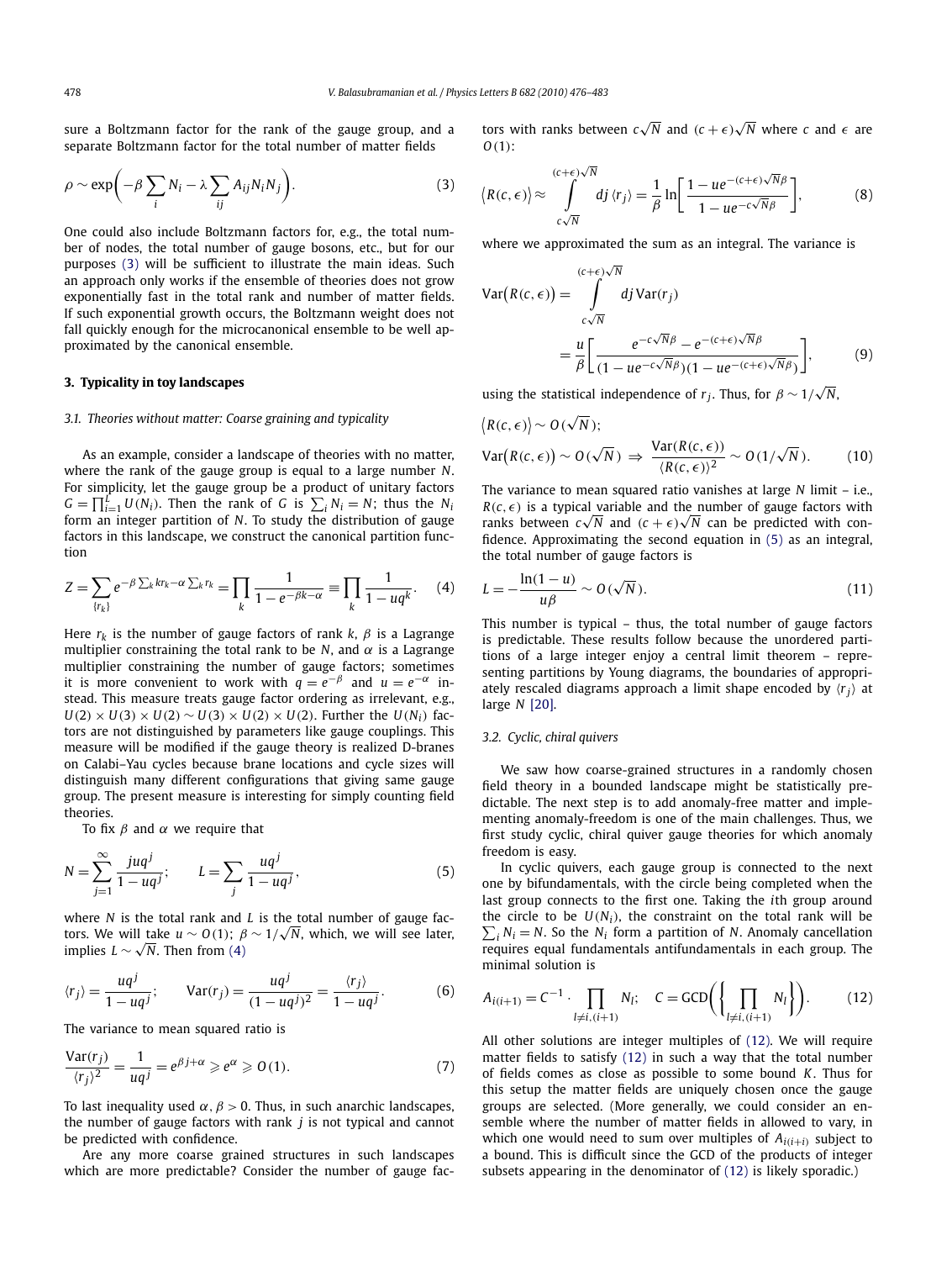One key difference from the matter-free case, is that the *order* of the gauge groups is important. Different orderings will lead to different theories, except when the permutations are o symmetries of the quiver, e.g., the cyclic permutations nodes combined with reflections. These are elements of the dihedral group of symmetries of the regular polygon with vertices on the quiver nodes. Additional symmetries will arise if some *Ni* are equal and we will treat the exchange of groups with identical ranks as giving the same theory. This sort of measure would arise if we imagined our field theory landscape as arising from D-branes on a Calabi–Yau in which all the cycles give rise to gauge theories with the same coupling, which could happen if, e.g., we resolved an *Ak* singularity so that all two-cycles have equal size.

### *3.2.1. The canonical ensemble breaks down*

We will first try to analyze the statistics of cyclic, chiral quivers in a canonical ensemble. All along, as motivated above, we will assume that the gauge groups uniquely fix the matter content. Let  $r_k$  be the number of times the group  $U(k)$  appears. Then, the total rank *N*, and the number gauge factors *L*, are

$$
N = \sum_{k} kr_{k}; \qquad L = \sum_{k} r_{k}.
$$
 (13)

We want the partition function of this ensemble of *ordered* partitions of *N*:

$$
Z = \sum_{\{r_k\}} \frac{1}{2} \left( \sum_k r_k - 1 \right)! e^{-\beta \sum_k kr_k - \alpha \sum_k r_k} \prod_k \frac{1}{r_k!}.
$$
 (14)

The combinatorial factor is the number of ways of choosing  $r_1, r_2, \ldots$  gauge factors out of  $\sum_k r_k$ , divided by  $2(\sum_k r_k)$  to account for the cyclic and reflection symmetry of the quiver.<sup>3</sup>  $\int_0^\infty dt\, t^{z-1}e^{-t}$ , we obtain Rewriting in terms of the Gamma function, and using  $\Gamma(z)$  =

$$
Z = \frac{1}{2} \int_{0}^{\infty} dt \frac{e^{-t}}{t} \exp\left(\frac{te^{-\alpha}e^{-\beta}}{1 - e^{-\beta}}\right).
$$
 (15)

This integral is only convergent if

$$
\frac{e^{-\alpha}e^{-\beta}}{1-e^{-\beta}} < 1 \Rightarrow e^{-\beta} < \frac{1}{1+e^{-\alpha}} \equiv e^{-\beta_H}.\tag{16}
$$

This implies a limiting *β* above which the partition function is undefined, because the integrand diverges as  $t \to \infty$ . There is also always a divergence as  $t \rightarrow 0$  which can be regulated by recognizing that the divergence is a constant independent of *α* and *β*. To show this, define  $\gamma = \frac{e^{-\alpha}e^{-\beta}}{1-e^{-\beta}}$ , and find  $\frac{dZ}{d\gamma} = \int_0^\infty dt \, e^{-(1-\gamma)t} = \frac{1}{1-\gamma}$ which implies that, below the limiting temperature,

$$
Z = -\log(1 - \gamma) = -\log\left(1 - \frac{e^{-\alpha}e^{-\beta}}{1 - e^{-\beta}}\right)
$$

$$
= -\log\left(1 - \frac{uq}{1 - q}\right),\tag{17}
$$

where  $u = e^{-\alpha}$  and  $q = e^{-\beta}$ .

In order to achieve large rank,  $\beta$  must be tuned to close to its limiting value  $\beta$ <sup>H</sup> (16). Then, if we put  $u = 1$ , the expectation value of the total rank is

$$
\langle N \rangle = q \frac{\partial}{\partial q} \log Z \sim \frac{-1}{2\epsilon \log(4\epsilon)},\tag{18}
$$

where we tuned  $q = q_H - \epsilon = \frac{1}{2} - \epsilon$  to get a large rank. Similarly, in this approximation

$$
\langle r_k \rangle \sim \left(\frac{1}{2}\right)^{k+1} \frac{-1}{2\epsilon \log(4\epsilon)} \sim \left(\frac{1}{2}\right)^{k+1} \langle N \rangle. \tag{19}
$$

This differs from the matter-free result for the typical partition: for example, on average one quarter of the nodes will be Abelian. However, we also find that

$$
\text{Var}(r_k) \sim \left(\frac{1}{2}\right)^{2r+2} \frac{-1}{(2\epsilon)^2 \log(4\epsilon)} \sim -(1 + \log(4\epsilon)) \langle r_k \rangle^2. \tag{20}
$$

This is much larger (as  $\epsilon \rightarrow 0$ ) then the expectation value squared. In other words, the number of group factors with a given rank is not typical in the sense of [\(1\).](#page-2-0)

Would a more coarse-grained question have a more statistically predictable answer? For example, how many gauge factors appear within some range of ranks? The mean and variance can are sums over (19), (20) because the  $r_k$  are independent random variables. In the central limit theorem, summing *M* identically distributed random variables enhance both the mean and the variance by *M*; thus the variance to mean squared ratio is *reduced* by *M*. In the matter-free example, this happened because, although the  $r_k$  were not identically distributed, their dependence on *k* was sufficiently weak. Here, the exponential dependence of (19), (20) on the rank *k* means that this mechanism fails – the mean and the variance are dominated by the smallest *k* in the sum. Thus, there is no simple statistically predictable quantity in this landscape.

Here the canonical ensemble is breaking down and does not approximate the microcanonical ensemble. The canonical ensemble will reproduce the microcanonical ensemble when the growth of configuration space with total rank is slow enough so that, multiplied by a Boltzmann factor, a localized measure results. Here the Gamma function and the exponential in the measure compete on equal footing, leading to a widely spread out measure in which the rank of the gauge group fluctuates wildly over the ensemble. This sort of behavior will occur generally in the statistics of quivers since the number of graphs increases rapidly with the number of nodes. Thus we turn to the microcanonical ensemble.

### *3.2.2. Microcanonical analysis*

Consider again a cyclic quiver and ignore accidental symmetries. The microcanonical partition function for cyclic gauge theories of rank *N* and *L* nodes is simply the number of such theories. This is given by the coefficient of *q<sup>N</sup>* in

$$
\frac{1}{2L}\left[q+q^2+q^3+\cdots\right]^L.
$$
\n(21)

The 1*/*2*L* divides out the cyclic permutations and reflections. We find that  $Z_L = (1/2L)(N - 1)!/((N - L)!(L - 1)!)$ . Summing over *L*, a partition function which is canonical in the number of nodes and microcanonical in the total rank *N* is:

$$
Z(u) = \sum_{L=1}^{N} u^L Z_L = \frac{(1+u)^N - 1}{2N}.
$$
 (22)

To get the unbiased landscape in which all theories of equal rank have equal weight, we can set  $u = 1$ . The expectation value of *L* is

$$
\langle L \rangle = u \partial_u \log(Z(u)) = \frac{u(1+u)^{N-1}}{(1+u)^N - 1} N. \tag{23}
$$

When  $u = 1$ , we get  $\langle L \rangle = \frac{N}{2}$  in the large *N* limit. However, if *u* ∼  $\frac{1}{\sqrt{N}}$ , then *(L*) ∼  $\sqrt{N}$ , and if *u* ∼  $\frac{1}{N}$ , then *(L)* ∼ *O*(1). In fact,

This counting ignores accidental symmetries. For example, in a cyclic quiver in which gauge groups  $U(N_1)$  and  $U(N_2)$  alternate, only one cyclic permutation gives a different quiver configuration. The complete counting can be derived using Polya theory – we are using the leading terms.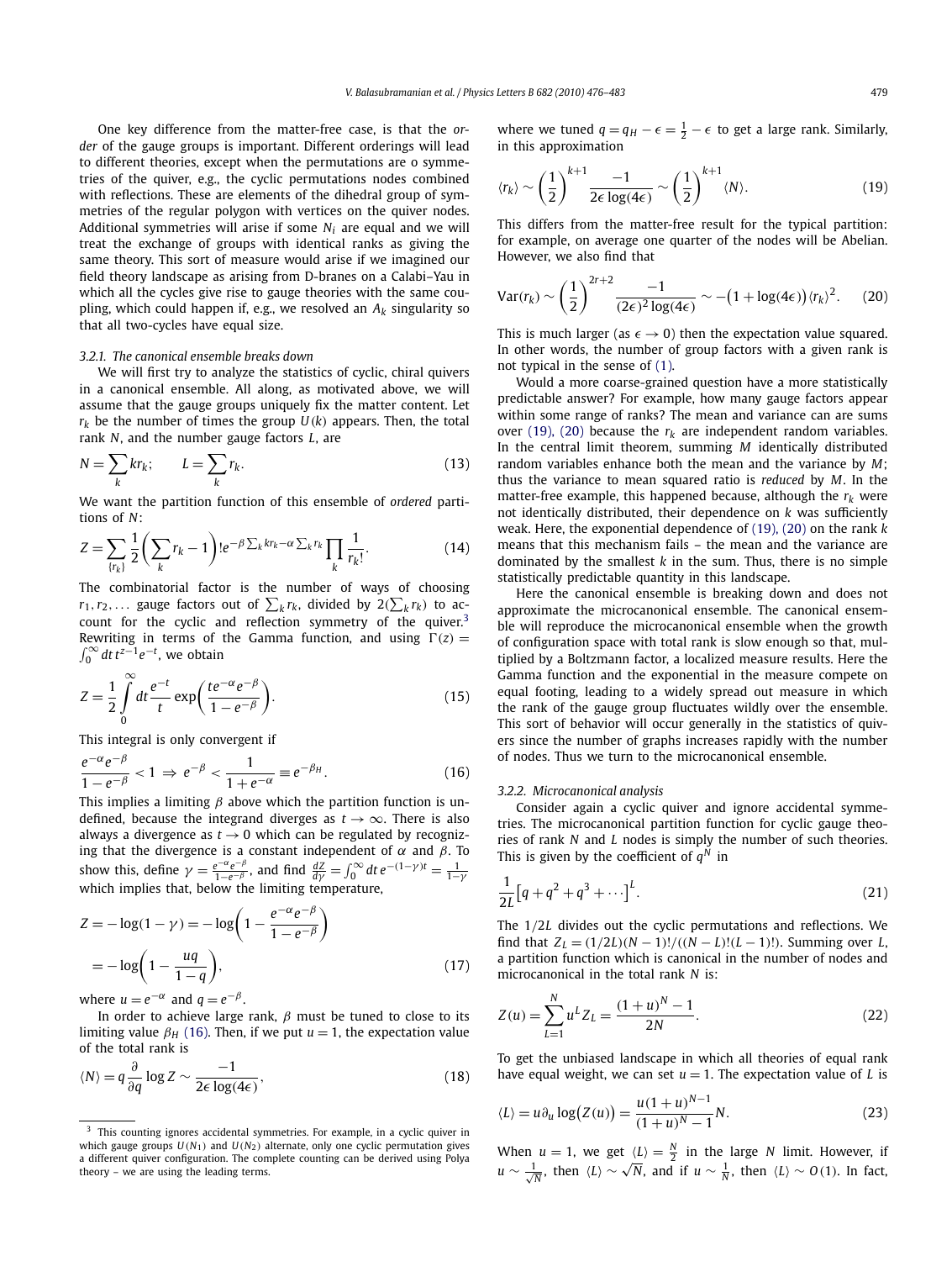<span id="page-5-0"></span>if *u* ∼ *N*<sup>−*a*</sup>,  $\langle L \rangle$  ∼ *N*<sup>1−*a*</sup>. The canonical analysis gives the same expectation values. The microcanonical variance is

$$
Var(L) = \left(1 - \frac{Nu}{(1+u)^N - 1}\right) \frac{1}{1+u} \langle L \rangle.
$$
 (24)

For the three scalings of *u*, i.e.  $u \sim N^{-a}$ , the variance in *L* is an order 1 number times the mean value of *L*, independent of *a*. Thus, when  $\langle L \rangle$  is large, the variance to mean squared ratio is small, unlike the canonical analysis. This means that in such landscapes the number of gauge factors is typical predictable.

The expectation value for the number of Abelian factors is:

$$
\langle r_1 \rangle = \frac{1}{Z} \sum_{L=1}^{N} \frac{u^L}{L} L(N - 2L - 2) = \frac{u^2 (1 + u)^{N - 2}}{(1 + u)^N - 1} N.
$$
 (25)

When *u* = 1, this is  $\langle r_1 \rangle = 1/4N$  at large *N*. When  $u \sim 1/\sqrt{N}$ ,  $\langle r_1 \rangle$  ∼ *O*(1). And when *u* ∼ 1/*N*,  $\langle r_1 \rangle$  → 0. In fact, for *u* ∼ *N*<sup>−*a*</sup>,  $\langle r_1 \rangle \sim N^{1-2a}$ . These expectations match the canonical ensemble, but microcanonical variance in  $r_1$  is much smaller:

$$
\langle r_1^2 \rangle = \frac{u^2 (1+u)^{N-4} (u(uN+4)+1)}{(1+u)^N - 1} N.
$$
 (26)

Therefore, the ratio of the variance to the mean squared is

$$
\frac{\langle r_1^2 \rangle - \langle r_1 \rangle^2}{\langle r_1 \rangle^2} = \frac{1 + u(4 - \frac{Nu}{(1+u)^N - 1})}{(1+u)^2} \times \frac{1}{\langle r_1 \rangle}.
$$
 (27)

The coefficient of  $1/(r_1)$  in this expression is of *O*(1) for  $u \sim N^{-a}$ , with  $0 \le a \le 1$ .

Pulling everything together, in the unbiased ensemble  $(u = 1)$ , the average number of gauge factors is *N/*2 and the number of Abelian factors is *N/*4. These quantities are highly predictable in this landscape without any coarse-graining. In a biased ensemble with *u* ∼ 1*/* <sup>√</sup>*N*, the total number of gauge factors is *<sup>O</sup>(* <sup>√</sup>*<sup>N</sup> )*, and the number of Abelian factors is *O(*1*)*. Since variance is of the same order as the mean, the number of gauge factors is thus predictable, but the number of Abelian factors is not. In this case, we expect that a coarse-grained statistic, such the fraction of gauge groups in a given range, would be more predictable as in the matter-free case.

*Higher ranks* To find the expectation value of the occupation number of rank *r*, we can insert a "chemical potential" for that rank. So

$$
Z(u, \{y_k\}) = \sum_{L=1}^{N} \frac{u^L}{2L} \left[ \sum_{k=1}^{N} q^k y_k \right]^L \Big|_{q^N},
$$
 (28)

where the left-hand side equals the coefficient of  $q<sup>N</sup>$  in the righthand side. The expectation value  $\langle r_k \rangle$  is given by

$$
\langle r_k \rangle = \partial_{y_k} \log \big( Z(u, \{y_k\}) \big) \big|_{\{y_k\} = 1} = \frac{1}{Z[u]} \sum_{L=1}^N u^L \binom{N - k - 1}{L - 2} = \frac{u^2 (1 + u)^{N - k - 1}}{(1 + u)^N - 1} N.
$$
\n(29)

In the unbiased ensemble ( $u \sim 1$ ),  $\langle r_k \rangle \sim (1/2)^{k+1}N$  canonically. Similarly,

$$
\langle r_k^2 \rangle = \frac{u^2 (1+u)^{N-2r-2} (2u + (N-2r+1)u^2 + (1+u)^{r+1})}{(1+u)^N - 1} N.
$$
\n(30)

So the ratio of the variance to the mean squared is

$$
\frac{\text{Var}(r_k)}{\langle r_k \rangle^2} = \frac{1}{(1+u)^{k+1}} \left\{ (1+u)^{k+1} + u \left( (1-2k)u + 2 \right) \right\}
$$

$$
- \frac{Nu^2}{(1+u)^N - 1} \right\} \times \frac{1}{\langle r_k \rangle}.
$$
(31)

This is always  $O(1)$  times  $1/(r_k)$ , and hence the number of gauge groups of a given rank is typical, and hence highly predictable, if the average is large.

*Lessons* In an anarchic landscape of cyclic quiver gauge theories, the number of gauge factors of a given rank is highly predictable. The distribution of ranks is exponential and low rank populations are predictable with high confidence. In a biased landscape in which the measure favors a number of gauge factors that is sufficiently smaller than the total rank, the number of factors with a fixed rank in not typical in general although the total number of factors can be. In this case, one could test whether a coarse grained quantity, like the fraction of gauge groups with ranks in some range, is more predictable.

#### **4. Thinking about the general quiver**

To extend our analysis to the general quiver gauge theory we could try to compute a partition sum of the form  $Z =$  $\sum_{L} \sum_{N_i, A_{ij}} \exp(-\beta \sum_{i} N_i - \lambda \sum_{ij} A_{ij} N_i N_j)$  where *L* is the number of nodes of the quiver,  $N_i$  are the ranks of the gauge groups, and *Aij* are the numbers of bifundamentals between nodes *i* and *j*. One difficulty is that this partition sum is canonical and, as we found, it may not implement the constraints on the total rank and the amount of matter very well because of the rapid growth of the space of theories. Secondly the sum should only be over anomaly cancelled theories. Thirdly, there are discrete symmetries which tend to lead to vanishing expectation values. In view of this, below we will develop some approaches to dealing with the two latter issues.

#### *4.1. Implementing anomaly cancellation*

#### *A loop basis for anomaly free theories*

If all the gauge groups have the same rank, the general anomaly free theory can be constructed by making sure that the bifundamental fields always form closed loops. One can always construct such matter distributions by saying that each of the possible loops in the quiver has *ni* fields running around it. Where loops overlap the matter content will either add or subtract depending on the orientation of the loops (again here we are supposing that nonchiral doublets decouple; in addition, we identify negative *Aij* with a positive  $A_{ii}$  and vice versa). Any loop in the quiver can be constructed by summation of a basis of independent 3-loops and it can be shown that this basis will have

$$
N_L = \frac{(L-1)(L-2)}{2}
$$
\n(32)

elements. For example, consider the case with  $L = 6$  nodes, i.e. there are six gauge groups that we label from 1 to 6. Then, the following three loops form a basis for all loops: (123), (124), (125), (126), (234), (235), (236), (345), (346), (456). The basis has 10 elements which is equal to  $N_6 = (6 - 1)(6 - 2)/2$ . We can check that the *NL* loops provide enough free parameters to parameterize the space of anomaly free theories. To see this, note that the solutions to the anomaly cancellation equations form a vector space of dimension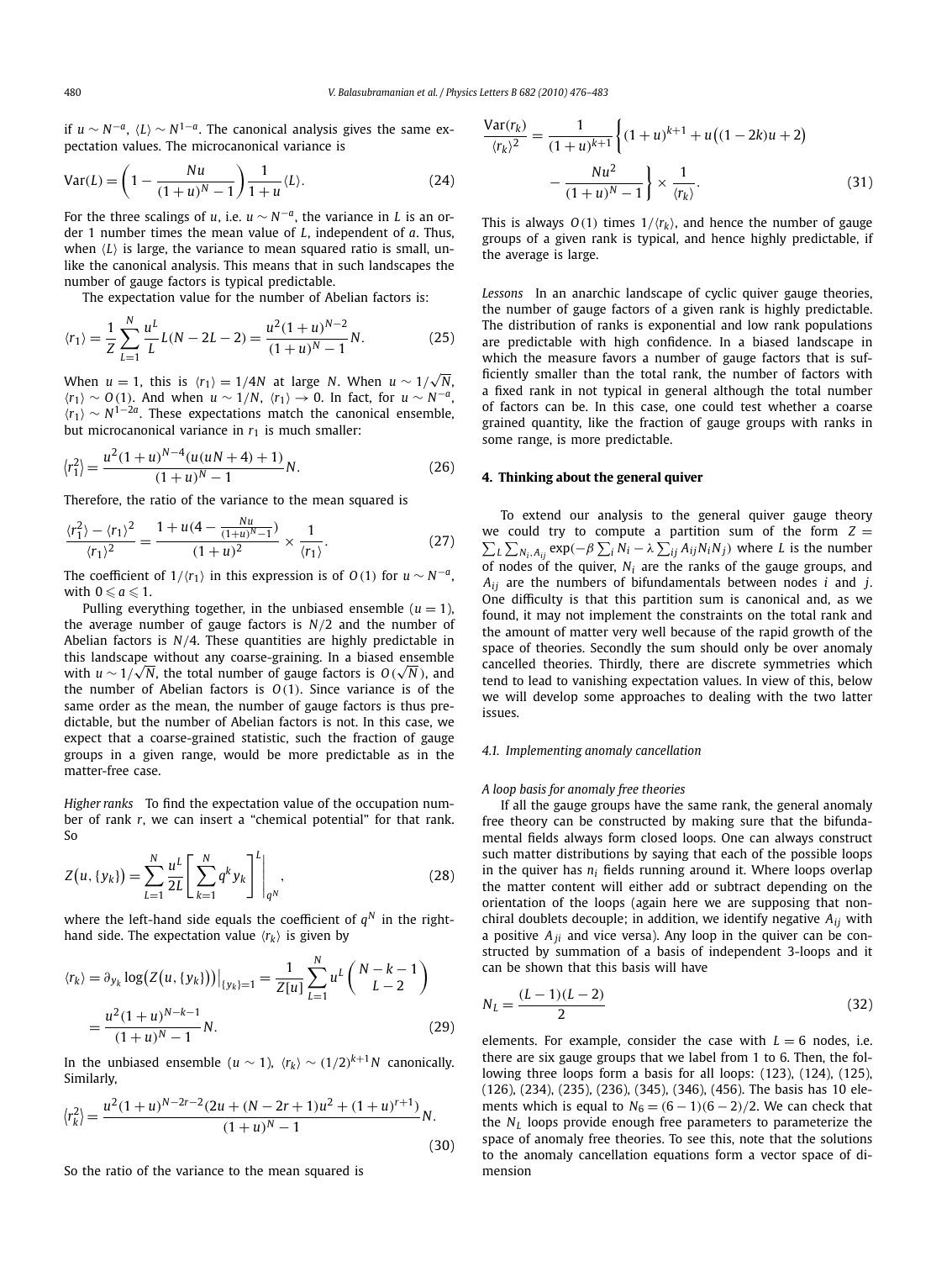<span id="page-6-0"></span>

Fig. 1. The five vertices from which all anomaly-free, chiral, asymptotically free, equal rank theories are constructed.

$$
\frac{L(L-1)}{2} - (L-1) = \frac{(L-1)(L-2)}{2} = N_L,
$$
\n(33)

where  $L(L-1)/2$  is the number of parameters  $A_{ij}$  from which we have subtracted the  $(L - 1)$  anomaly cancellation conditions on *L* groups.

Even when the ranks are unequal, anomaly free theories can be constructed from a basis of 3-loops because [\(32\) and \(33\)](#page-5-0) are equal. However, the links of any given 3-loop will have to be populated with a different number of fields in a way related to the GCDs of the three groups appearing in it. For example, suppose one has the three gauge groups  $SU(r_1 \cdot g) \times SU(r_2 \cdot g) \times SU(r_3 \cdot g)$ where  $r_i$  are a triple of positive integers that do not share a common factor and *g* is any another positive integer. Then if we take number of chiral bifundamentals between gauge group *i* and *j* to be  $A_{ij} = \epsilon^{ijk} r_k$ , we get an anomaly free theory.<sup>4</sup>

This suggests that one way to do the statistics of anomaly free theories is to select a basis of anomaly free 3-loops and then do the statistics of populations of these loops given a bound on the total number of loops.

#### *Anomaly free, asymptotically free, chiral, equal rank gauge theories*

This set of theories is very easy to analyze, as there are can be only five different types of vertices in such quivers (see Fig. 1). Therefore the most general quiver arises by combining these five vertices in various combinations. Superficially, the second vertex with two separate lines coming in and two separate lines going out allows for the largest amount of combinatorial freedom and will quite likely dominate this set of theories. It would be interesting to explore this class further. Possibly it can be mapped to an existing solvable lattice model in statistical mechanics.

#### *Anomaly cancellation for a general quiver by using an extra node*

If we drop the constraint of asymptotic freedom, the set of anomaly free, chiral, and equal rank theories is easy to parametrize. It is not difficult to see that if we take any set of edges  $S$  such that the edges together form a connected tree which contain all vertices of the quiver, then the anomaly equations uniquely determine the *A*<sub>ij</sub>, *A*<sub>ji</sub> with (*ij*) ∈ S in terms of the  $A_{ij}$ ,  $A_{ji}$  with (*ij*) ∉ S. Thus we can simply take an arbitrary set of chiral matter fields for all edges not in  $S$ , after which anomaly cancellation uniquely fixes the remaining links.

An example of  $S$  is the star-shaped tree consisting of all edges  $(1i)$ ,  $i = 2 \ldots, L$ . That is, if we remove one vertex and all its edges, and arbitrarily specify the chiral matter content in the remaining quiver with  $L - 1$  vertices, this uniquely determines an anomaly free, chiral, equal rank quiver gauge theory with *L* gauge groups. To illustrate, consider a four-node quiver. Take  $A_{12} = a$ ,  $A_{32} = b$  and

 $A_{13} = c$ .<sup>5</sup> Then anomaly cancellation uniquely fixes  $A_{24} = a + b$ ,  $A_{41} = a + c$ ,  $A_{43} = b - c$ .

To extend to theories with unequal ranks, first consider an arbitrary chiral, quiver with  $L - 1$  nodes. Let the rank of the group at the *i*th node be *Ni*. For anomaly cancellation, the net number of fundamentals minus antifundamentals at each node must be zero. Let *Ki* be the net excess matter (number of fundamentals minus antifundamentals) at each node. We can add an additional *U(*1*)* gauge group with  $N_i K_i$  bifundamental fields under this  $U(1)$  and the  $U(N_i)$  of the *i*th node. This will give an anomaly free theory. This extra node can be non-Abelian, but its rank is restricted to be a divisor of the set  $\{N_iK_i\}$ . In this way, the statistics of general anomaly free quivers on *L* nodes can be studied by first constructing arbitrary  $L - 1$  node quivers and then adding a extra node according to the above algorithm.

#### *4.2. Dealing with discrete quiver symmetries: An example*

From above, the set of anomaly free, chiral and equal rank theories with four nodes is parametrized by the rank *N* of the gauge groups and three integers *a*, *b*, *c*. The measure [\(3\)](#page-3-0) becomes  $\rho = \exp(-4\beta N - \lambda N^2(|a|+|b|+|c|+|a+b|+|a+c|+|b-c|)).$ In the remainder, we will fix the value of *N* and look only at the distribution of *a*, *b*, *c*.

By symmetry, the expectation values of *a*, *b*, *c* are all zero. This happens because there are a number of discrete symmetries of the quiver due to which averages vanish. For example, for every chiral quiver there is the anti-chiral quiver in which the orientations of all fields are reversed. Averaging these two will formally give  $a = b = c = 0$ . Similar phenomena will always happen whenever we consider sets of quivers with symmetries. More structure appears once we break the symmetries and look at the average quiver in an ensemble with some symmetry breaking conditions imposed. Suppose for example that we impose  $a > 0$ . This leaves a  $\mathbb{Z}_2$  symmetry that exchanges vertices 3 and 4. Therefore, the expectation value of *A*<sup>34</sup> will be zero. Symmetry considerations further show that  $\langle \frac{1}{2}A_{12} \rangle = \langle A_{23} \rangle = \langle A_{24} \rangle = \langle A_{31} \rangle = \langle A_{41} \rangle$ . Furthermore, each of these expectation values is proportional to  $1/\lambda N^2$ .

A boundary condition that completely breaks the symmetry is to impose that  $a \geqslant b \geqslant 0.$  We can always achieve this up to a permutation of the vertices so there is no loss of generality. The analysis of the expectation values of the number of matter fields in this ensemble is more tedious but can still be done explicitly. To leading order in  $\epsilon = \lambda N^2$  we obtain<sup>6</sup>  $\langle A_{12} \rangle = \frac{47}{84\epsilon}$ ,  $\langle A_{32} \rangle = \frac{4}{21\epsilon}$ ,  $\langle A_{31} \rangle = \frac{61}{588\epsilon}$ ,  $\langle A_{24} \rangle = \frac{3}{4\epsilon}$ ,  $\langle A_{41} \rangle = \frac{67}{147\epsilon}$ ,  $\langle A_{43} \rangle = \frac{173}{588\epsilon}$ . Thus we see that after modding out the  $Z_2$  symmetries of the quiver we are able find an interesting average quiver. Of course, since there are only four nodes here, we do not expect any notion of statistical typicality. To study whether general large quivers have some typical structure, we will have to proceed as above, by parameterizing the space of anomaly cancelled theories and then imposing symmetry breaking conditions.

#### *4.3. Towards dynamics*

While we have been focusing on the structure of those field theories in which anomalies cancel, we should also be paying attention to dynamics. Since we are dealing with  $\mathcal{N}=1$  field theories, if  $N_f > 3N_c$  for any gauge group then it will be infrared free. If  $N_f < 3N_c$  it will be asymptotically free. If  $N_f = 3N_c$  the one-

E.g., consider a 4-node quiver with gauge group  $SU(3)_1 \times SU(5)_2 \times SU(7)_3 \times$ *SU*(8)<sub>4</sub>. We can get an anomaly free theory by making a loop of four with  $A_{12}$  = 7 · 8,  $A_{23} = 3 \cdot 8$ ,  $A_{34} = 3 \cdot 5$ ,  $A_{41} = 7 \cdot 5$ . This is a sum of two 3 loops: (124) + (234). The loop (123) corresponds to an  $SU(3)_a \times SU(5)_b \times SU(8)_c$  with  $A_{ab} = 8$ ,  $A_{bc} = 3$ ,  $A_{ca} = 5$  while the loop (234) corresponds to  $SU(5)_i \times SU(7)_j \times SU(8)_k$  with  $A_{ij} = 8$ ,  $A_{jk} = 5$ ,  $A_{ki} = 7$ . To get the four loop (1234), we must cancel the (24) link which means that need to add  $7 \cdot (124) + 3 \cdot (234)$ . Another anomaly free theory could be generated by adding (124) to (234). In this case, the fields along link (24) will not cancel, but the number of fields going entering each gauge group will cancel.

<sup>&</sup>lt;sup>5</sup> If we say  $A_{12} = a$ , then we mean that  $A_{12} = a$  for  $a ≥ 0$  and  $A_{21} = -a$  for  $a ≤ 0$ . This will guarantee that the theory is chiral.

<sup>&</sup>lt;sup>6</sup> Here, by  $\langle A_{ij} \rangle$  we really mean  $\langle A_{ij} - A_{ji} \rangle$ .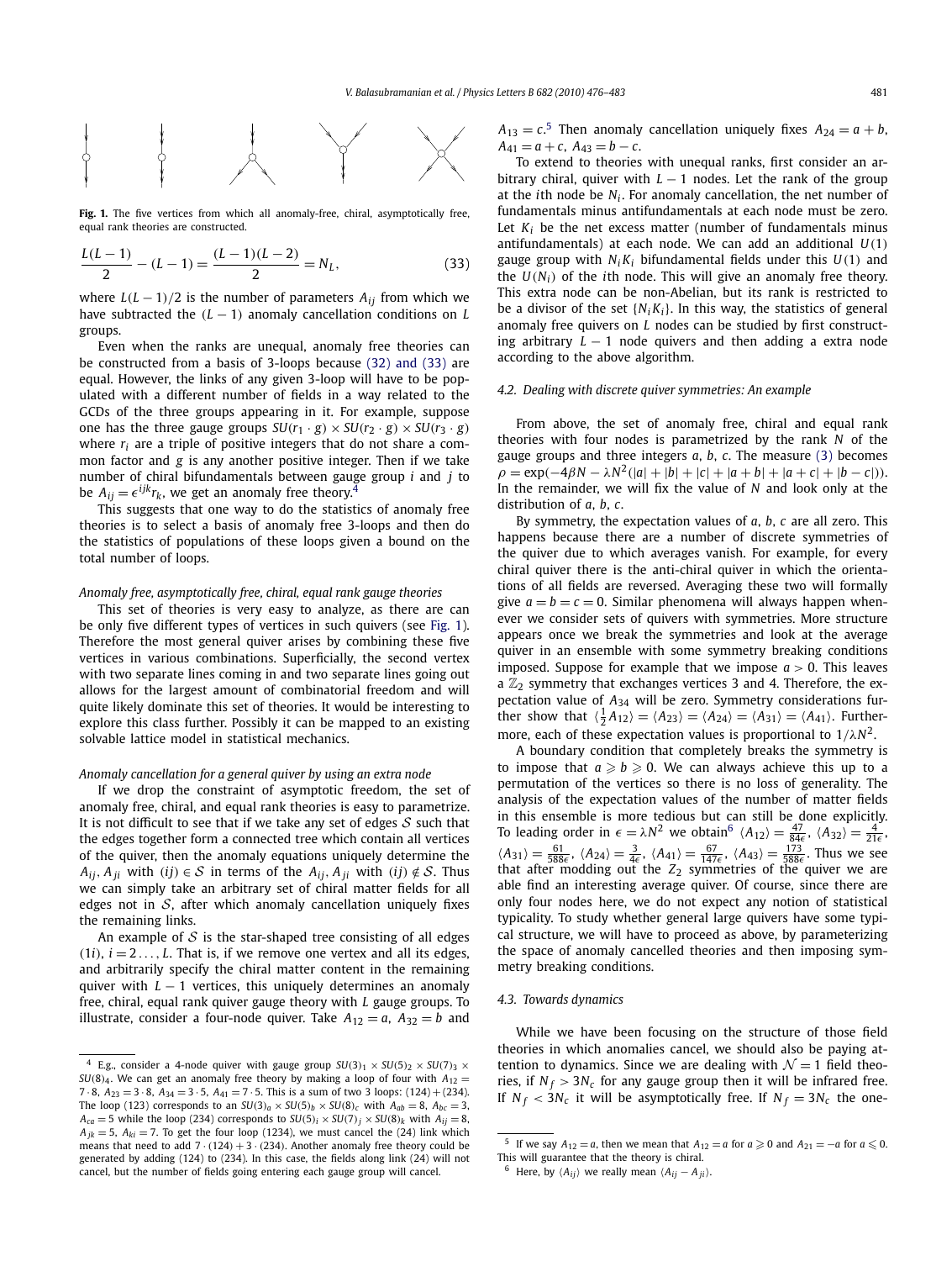

Fig. 2. Examples of RG flows in asymptotically free, four-node quiver theories with equal rank groups. The trivial tree level superpotential is assumed. (a) Flow to a Coulomb branch at low energies. (b) Flow to a CFT at low energies. (c) Assuming a higher scale for the groups with *N* flavors, this flows to a pair of confined groups, with the massless mesons of the two groups participating in an interacting CFT. (d) Assume that the group that confines has a higher dynamical scale than the other groups, and that the confinement is on the baryonic branch. The massless mesons of this confining factor drive a flow to an interacting CFT.

loop Beta function vanishes. If we distribute fields into a quiver, the bound of the total number of fields will tend to cause the low rank gauge groups to contain more fields. Thus they will tend to be infrared free. What is more, because, as we have seen above, anomaly cancellation including high rank gauge groups tends to require lots of fields, if a high rank group is connected to the rest of the quiver it would tend to push groups in the quiver towards infrared freedom. In general, studying RG flow requires us to know the superpotential or at least to scan statistically over them. Minimally, we should include all cubic and quartic terms in the superpotential with *O(*1*)* coefficients multiplied by the appropriate scale. (The cubic terms are classically marginal, and some quartic terms are known to become marginal under RG flow.) Doing such a dynamical analysis of general quiver gauge theories is beyond the scope of this Letter, but as an initial step to gain some experience with how this works we will study some examples without a superpotential.

#### *4.3.1. Four-node, asymptotically free quivers*

Recall that *SU(N)* gauge theory with *N* flavors confines at energies below its dynamical scale, while *SU(N)* theory with 2*N* flavors flows to an interacting conformal fixed point. We will assume that the confining *SU(N)* theory is on the baryonic branch. We can then naively take a quiver and simply allow individual gauge factors to confine, Seiberg dualize [\[21\],](#page-8-0) etc., as their dynamics becomes strong. A cursory analysis of four-node, asymptotically free quivers (see some examples with equal ranks *N* in Fig. 2, constructed from the vertices in [Fig. 1\)](#page-6-0) suggests that one will tend to get interacting conformal field theories in which the mesons of the confining factors participate. This suggests that unparticles [\[22\]](#page-8-0) might be generic in these settings.

#### *4.3.2. General quiver with unequal gauge groups*

First consider the case of a loop of three gauge groups,  $SU(N_1) \times SU(N_2) \times SU(N_3)$  which cancels anomalies by itself. This can happen if the 3-loop is isolated within a larger quiver. Such primitive 3-loops can be used to generate larger anomaly free quiver gauge theories. To cancel anomalies, the (12), (23), (31) links will generically contain *N*3, *N*1, *N*<sup>2</sup> bifundamentals, respectively.<sup>7</sup> Thus for group *i* to be asymptotically free,  $3N_i > N_j N_k$ ,  $i \neq j \neq k$ . Taking all  $N_i > 3$  and  $N_1 < N_2 < N_3$ ,  $SU(N_3)$  is the only gauge group that can be being asymptotically free. So, for any anomaly-free, chiral connected quiver with three nodes with ranks  $\geqslant$  3, either all three groups are IR free, or only the largest one is asymptotically free if it has sufficiently large rank.

This argument fails for connected quivers with more than three gauge groups, but generically high rank gauge groups with links to smaller rank gauge groups have a chance to be asymptotically free, whereas low rank gauge groups connected to higher rank gauge groups tend to be IR free. Consider cases for quiver dynamics with unequal gauge groups. (i) The number of fields *K* is very large. If so, it is likely that in a randomly chosen field theory all possible links in the quiver will be populated with some multiplicity, although the links between low rank groups will be enhanced. Then our arguments suggests that the entire theory will be infrared free. (ii) The number of fields *K* is small. The lowest rank gauge groups will tend to have matter and the quiver will typically consist of several disconnected smaller clusters that each form a connected quiver gauge theory. The high rank gauge groups with little matter would confine at their dynamical scales. (iii) For an intermediate number of fields the clusters will percolate and we expect an interesting phase structure.

#### **5. Conclusion**

It is unsettling to make *statistical* predictions for the structure of the theory describing nature because, ever since Galileo, we have been fortunate that observations and symmetries have constrained possibilities sufficiently to essentially give a unique theory. But we are trying to make predictions for the fundamental theory up to the Planck scale given observations below the TeV scale, subject to only very general constraints such as consistent coupling to quantum gravity. In such a situation, the best one can do is to predict the likelihood of possible high energy theories, conditioned on the known facts, known constraints, and our best guess regarding the measure on the space of theories. This is literally all that we can know. While this sort of Bayesian approach is unfamiliar in particle physics, it is much less unusual in cosmology where one does conceive of ensembles of possible universes or ensembles of domains with different low-energy physics in a single universe. Of course, consistency requirements plus experimental input might eventually yield a unique theory – we are merely entertaining the possibility that this will turn out otherwise.

We have used the uniform measure on specific effective field theory landscapes, but it could be dynamics can play a role in determining the appropriate measure because there can be transitions between vacua with different properties. Also, renormalization group flows can modify the measure in the infrared as theories flow towards their fixed points. Given the correct measure, our analysis could be repeated to find typical predictions. However, because the uniform measure leads to typicality for some

 $7$  The minimal solution to the anomaly cancellation equations will actually be that the number of bifundamentals connecting *i* and *j* is  $N_k/\text{GCD}(\lbrace N_i, N_j, N_k \rbrace)$  as in [\(12\).](#page-3-0) Generically the  $GCD = 1$ .